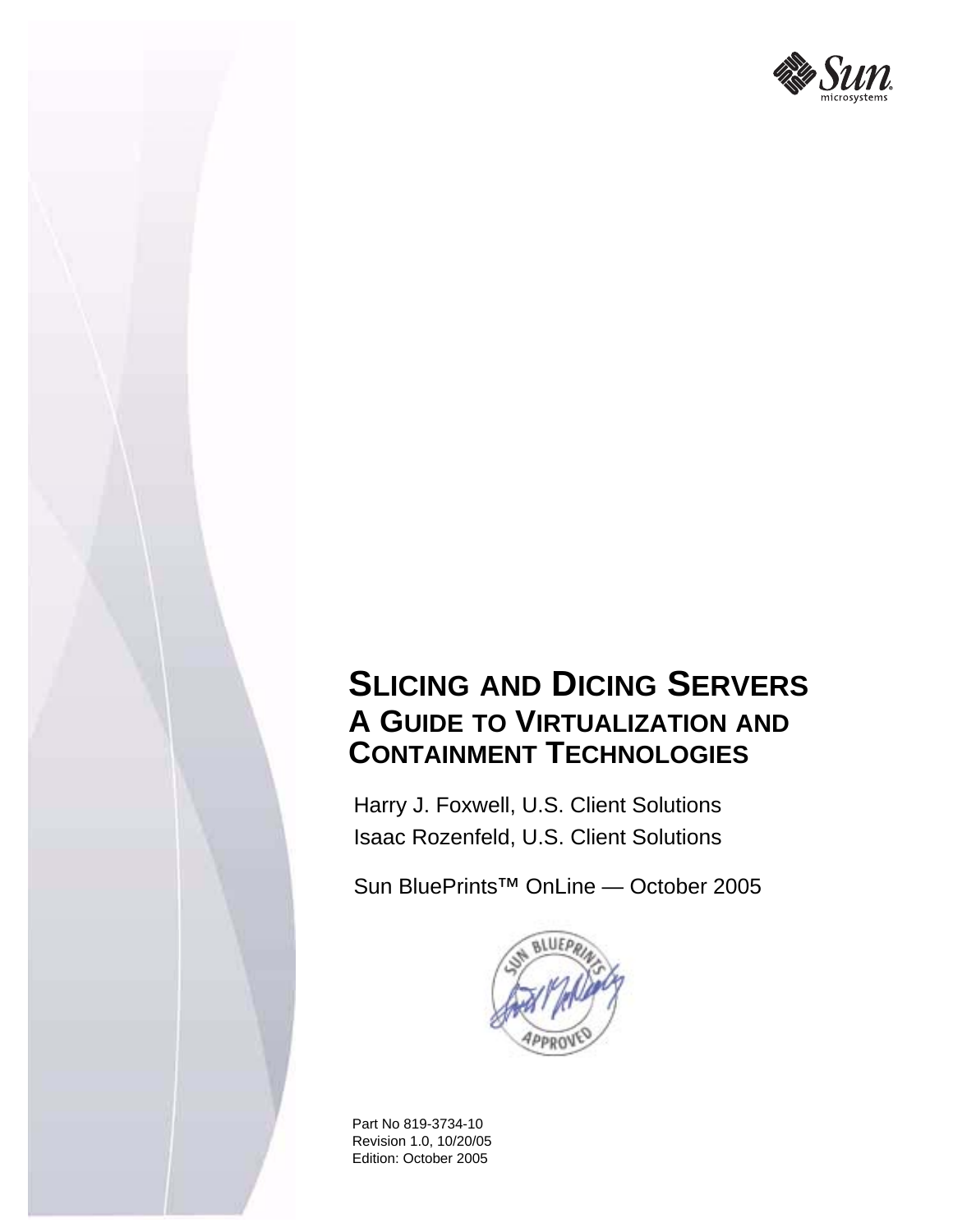© 2005 Sun Microsystems, Inc., 4150 Network Circle, Santa Clara, CA 95054 USA

#### All rights reserved.

This product or document is protected by copyright and distributed under licenses restricting its use, copying, distribution, and decompilation. No part of this product or document may be reproduced in any form by any means without prior written authorization of Sun and its licensors, if any. Third-party software, including font technology, is copyrighted and licensed from Sun suppliers.

Parts of the product may be derived from Berkeley BSD systems, licensed from the University of California.

Sun, Sun Microsystems, the Sun logo, Sun BluePrints, SunSolve, SunSolve Online, docs.sun.com, Java, UltraSPARC, Sun Fire, and Solaris are trademarks, registered trademarks, or service marks of Sun Microsystems, Inc. in the U.S. and other countries.

UNIX is a registered trademark in the United States and other countries, exclusively licensed through X/Open Company, Ltd.

All SPARC trademarks are used under license and are trademarks or registered trademarks of SPARC International, Inc. in the U.S. and other countries. Products bearing SPARC trademarks are based upon an architecture developed by Sun Microsystems, Inc.

The OPEN LOOK and Sun™ Graphical User Interface was developed by Sun Microsystems, Inc. for its users and licensees. Sun acknowledges the pioneering efforts of Xerox in researching and developing the concept of visual or graphical user interfaces for the computer industry. Sun holds a non-exclusive license from Xerox to the Xerox Graphical User Interface, which license also covers Sun's licensees who implement OPEN LOOK GUIs and otherwise comply with Sun's written license agreements.

RESTRICTED RIGHTS: Use, duplication, or disclosure by the U.S. Government is subject to restrictions of FAR 52.227-14(g)(2)(6/87) and FAR 52.227-19(6/87), or DFAR 252.227-7015(b)(6/95) and DFAR 227.7202-3(a). DOCUMENTATION IS PROVIDED "AS IS" AND ALL EXPRESS OR IMPLIED CONDITIONS, REPRESENTATIONS AND WARRANTIES, INCLUDING ANY IMPLIED WARRANTY OF MERCHANTABILITY, FITNESS FOR A PARTICULAR PURPOSE OR NON-INFRINGEMENT, ARE DISCLAIMED, EXCEPT TO THE EXTENT THAT SUCH DISCLAIMERS HELD TO BE LEGALLY INVALID.



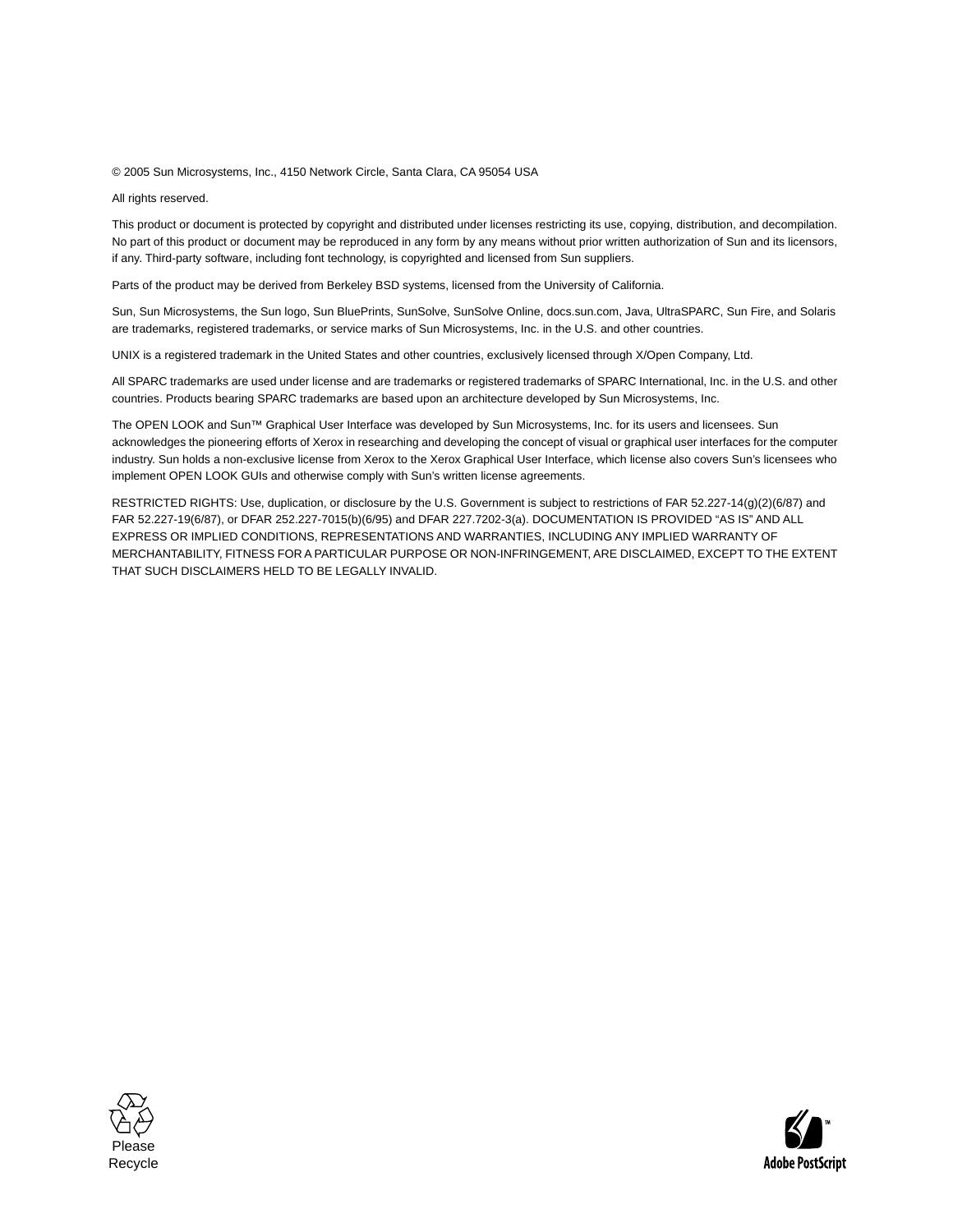## **Table of Contents**

| Containment and Virtualization Trade-Offs-When You Need It, When You Don't  8 |  |
|-------------------------------------------------------------------------------|--|
|                                                                               |  |
|                                                                               |  |
|                                                                               |  |
|                                                                               |  |
|                                                                               |  |
|                                                                               |  |
|                                                                               |  |
|                                                                               |  |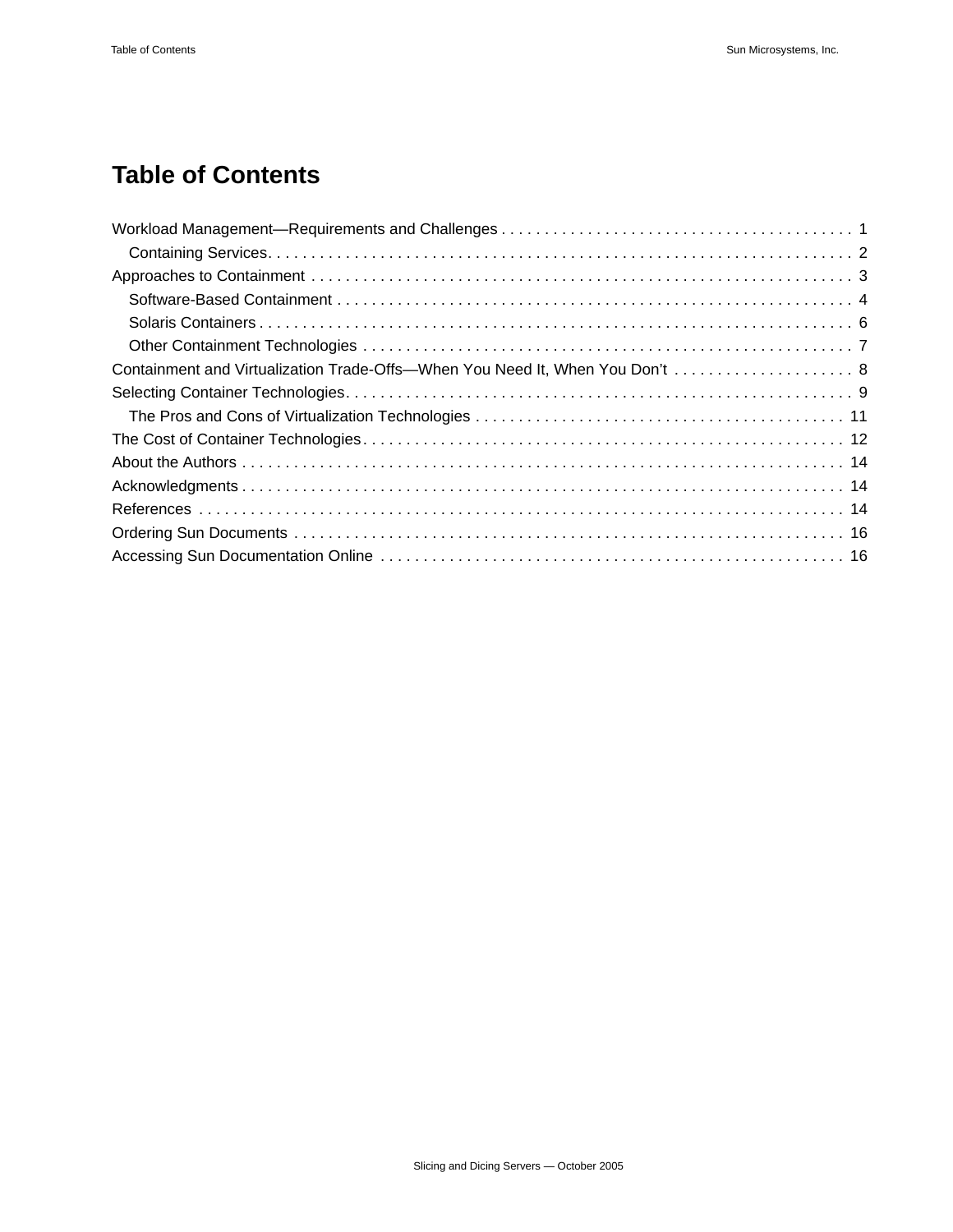## **Slicing and Dicing Servers — A Guide to Virtualization and Containment Technologies**

Part of an emerging family of containment technologies, *server virtualization* is designed to help reduce *server sprawl* — the proliferation of individual hardware servers and accompanying management and resource allocation problems. Today, IT managers and executives are starting to consider a variety of virtualization and containment technologies available on Microsoft Windows, Linux, the Solaris™ Operating System (Solaris OS) and other environments. There is also renewed interest among industry and academic researchers in this area [1], [2], as virtualization is a key technology in the deployment of both computational and business service grid architectures [3]. However, significant confusion remains regarding the terminology and techniques involved, as well as the trade-offs among the range of current solutions.

This Sun BluePrints™ article focuses on the motivation behind server-oriented containment and virtualization — *secure, efficient, and cost-effective workload management* — and discusses the concepts, vocabulary, and techniques currently available to help achieve it. Other forms of virtualization, such as those used for storage and networks, are not discussed. Directed at IT managers, CIOs, and CTOs responsible for computer resource allocation decisions, this article assumes general familiarity with IT infrastructure and management issues, and provides an overview of various solutions. Detailed technical knowledge of the techniques presented is not required. The first section reviews the requirements and challenges of workload management. Subsequent sections discuss the origins of virtualization and containment, currently available solutions and trade-offs, and a brief discussion of future technologies.

## **Workload Management — Requirements and Challenges**

### *For every complex problem, there is an answer that is clear, simple, and wrong. — H. L. Menken*

Deploying applications, selecting appropriate server resources to support them, and managing the resulting environment is a complex problem. Many IT managers take a simple approach — assign each application its own server. Why? They do not want applications to interfere with each other in any way, and perceive this can only be accomplished through dedicated, application-specific hardware servers. This belief may be motivated by mistrust of the application, mistrust of other users or applications that could potentially share the same server, not wanting to put too many eggs in one basket, or other technical and organizational reasons.

Figure 1 depicts a typical non-virtualized server. A single operating system per server directly initializes and controls all hardware. The result of this simplistic approach is often *server sprawl* — a large number of servers that are typically under-utilized, are difficult to manage effectively, and increase requirements for data center space, cooling, and power. Server utilization problems are common when expected application demand and peak loads placed on the server are variable and uncertain. As a result, organizations tend to over compensate. Most servers are considerably oversized — and therefore significantly under-utilized, with utilization rates as low as five to 15 percent — for much of their deployment life. Conversely, if a server is overcommitted, spare resources from other systems cannot be easily transferred to ease the problem.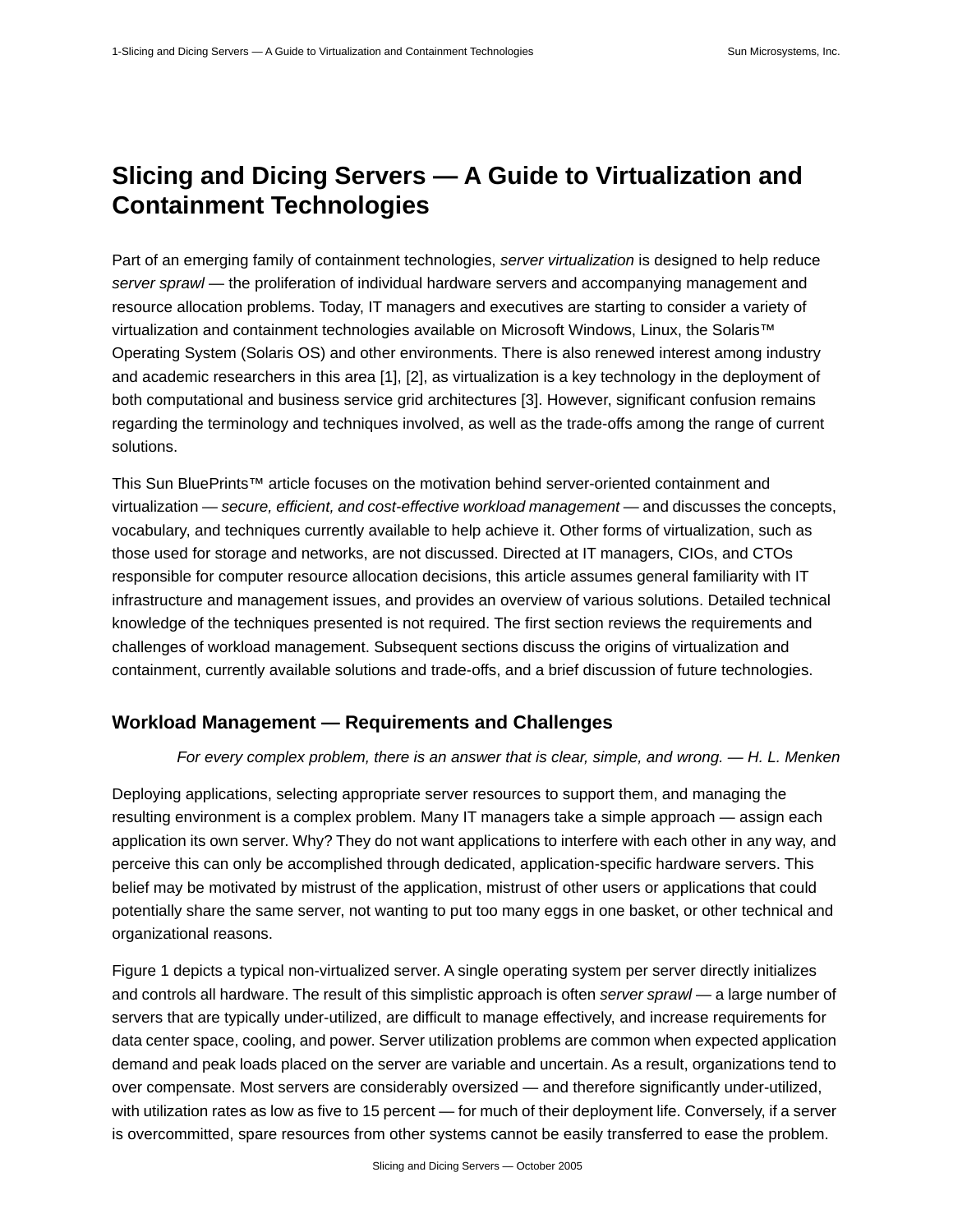Complicating this situation are additional requirements for data backup, high availability, and keeping both applications and operating systems up to date.





A variety of hardware and software technologies has evolved to help address these problems. Nearly all of these solutions involve some form of containment. *Containment* is a concept. An online search for a definition of the term results in a variety of definitions with a common theme — the prevention of spreading material or effects beyond a barrier or boundary. A *container* is a specific implementation of the containment concept. For example, a bottle is a container for liquid; it prevents liquid from spreading into places in which it is not wanted, and at the same time protects the liquid from contaminants. When applied to computing environments, a server can be thought of as one type of container for an application environment. The boundaries of the server prevent the application from affecting other systems, and protect the applications running on it from most external effects. These boundaries may be physical (hardware-based) or implemented in software. Examples of containment technologies include physical server partitioning, such as IBM's physical partitions (PPARs) and Sun's Dynamic System Domains, and software-based solutions such as VMware (an EMC company), BSD Jails, Microsoft Virtual Server 2005, and Solaris™ Containers. These and other forms of containment are discussed in more detail in the following sections.

#### **Containing Services**

In computing environments, it may be important to contain applications, processes, groups of users, and possibly complete operating systems. Each of these categories can be thought of as a *service*, a long-lived set of software objects with well-defined states, error boundaries, start and stop mechanisms, and dependency relationships to other services. A service must be viewed and managed — that is, *contained* — as a single entity. A container is therefore a *bounded environment* for a service; such environments can be implemented and managed using a wide variety of hardware and software technologies.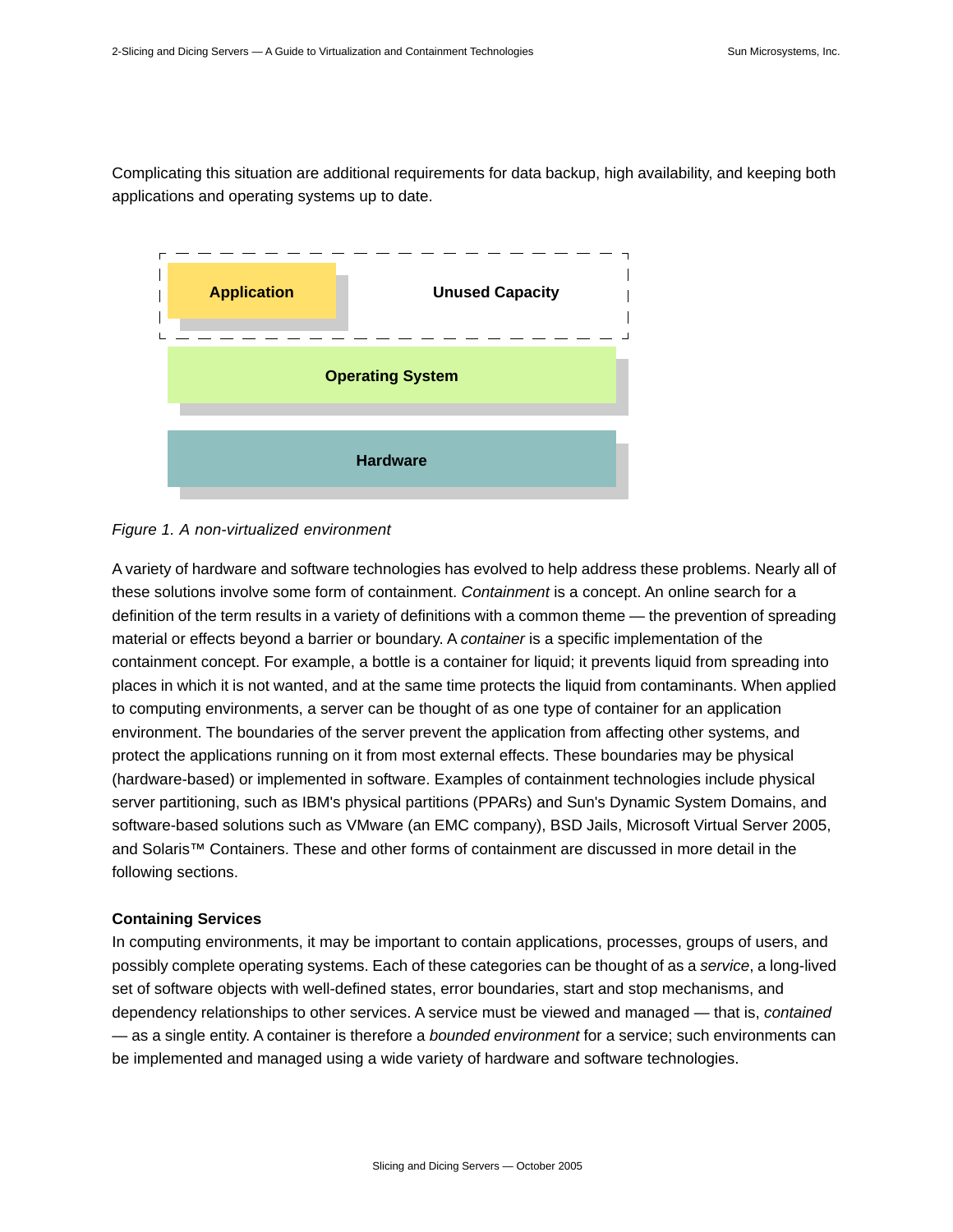Ideally, container solutions should provide:

- *Resource containment*, the ability to allocate and manage resources assigned to the container, such as CPUs, memory, network and I/O bandwidth
- *Security containment*, the bounding of user, namespace, and process visibility, hiding activity in each container from other containers, limiting unwanted process interaction, and limiting access to other containers
- *Fault containment*, hardware errors (failed components) and software errors (such as memory leaks) in one container should not affect other containers
- *Scalability*, the ability to exploit enterprise class systems by creating and managing a potentially large number of containers without significant performance overhead
- *Flexible resource allocation*, the ability to share resources from a common pool or to dedicate resources to specific containers
- *Workload visibility*, the ability to view system activity both from within the container and from a global system perspective
- *Management framework*, tools and procedures to create, start, stop, re-create, restart, reboot, move, and monitor containers, as well as provisioning and versioning
- *Hardware independence*, where possible, containment technologies should not require special hardware
- *Native operating system support*, solutions should not require a custom or ported kernel, as this has an impact on ISV supportability

## **Approaches to Containment**

The first general purpose mainframe computers were very large, very expensive, and relatively few in number. As a result, utilization and efficiency were critical. These systems were designed to run many tasks simultaneously using more than one operating system at very high (over 90 percent) utilization rates. To provide multiple independent and contained execution environments, mainframes used hardware configuration managers (HCM) or virtual machine monitors (VMM), also called hypervisors. These programs interact directly with the system hardware, and sometimes run on a dedicated component known as a service processor (SP).

The HCM and VMM software enable system hardware to be partitioned into multiple containers. The term *virtual* is used to indicate that access to the physical hardware is abstracted to hide implementation details. For example, a VMM-controlled container accesses system resources, such as disks and network cards, through interfaces presented by the VMM rather than direct communication with the device. When running on specialized hardware, these containers can be fully isolated and independent environments capable of being separately powered, configured, booted, and administered. Figures 2a and 2b illustrate the different approaches taken by HCM- and VMM-based techniques.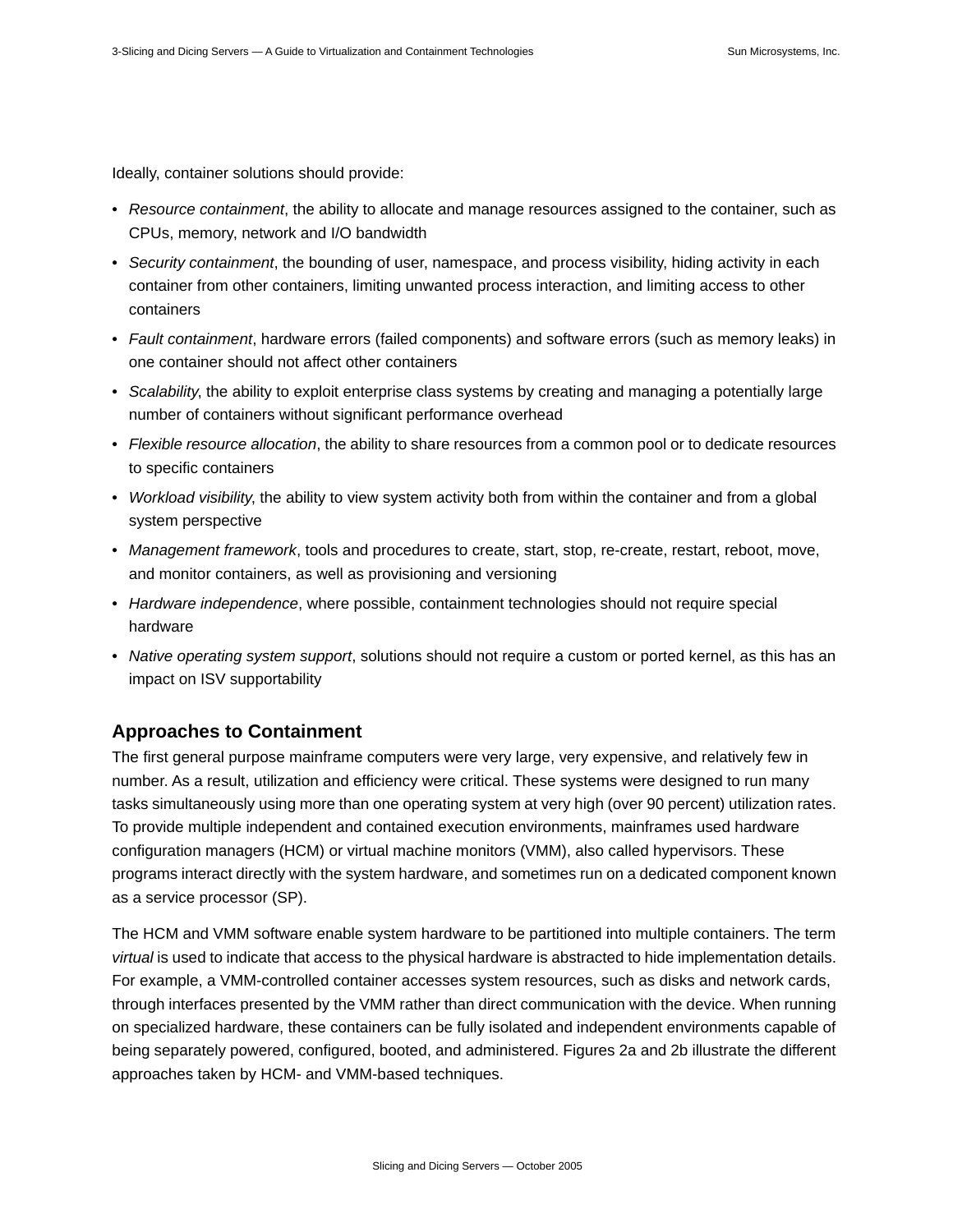

*Figures 2a and 2b. Hardware configuration managers and virtual machine monitors take different approaches to controlling hardware resources*

Many vendors utilize a similar approach, including the IBM VM/360 introduced in 1967 and its descendants, the IBM VM/370 and current IBM z/VM systems [4], as well as Sun's Dynamic System Domains [5]. Containers constructed in this manner are called *hardware domains* or *partitions*, and may support different operating systems, or different releases of the same operating system, in each partition. Creating these partitions typically requires specialized hardware, and the number and size of partitions supported on a given server may be limited. For example, the Sun Fire™ E25K Server [6] supports a maximum of 18 domains; the smallest domain must use at least a two or four processor system board, and each domain requires its own boot device and network connection.

The purpose of this and other containment techniques is to enable safe and efficient workload management on a single, physically shared resource. Safe—because any solution should, by definition, have the means of being secure. Efficient —because sufficient tools and technologies that aid in the effort already exist. Technologies like Sun's Dynamic System Domains and IBM's Dynamic Logical Partitions (LPARs) are designed to work in conjunction with resource management and partition reconfiguration services. These services permit the reallocation of CPU and other resources from one partition to another in order to balance loads and improve utilization. Reallocation is dynamic, meaning the reassignment of a resource from one partition to another partition typically does not require shutting down the operating system or applications running in the partitions. Operating systems and applications are fully contained within their respective partitions, and effectively run on separate hardware servers, albeit within the same physical system enclosure. What happens within one partition — resource consumption, application misbehavior, security issues, and hardware faults — generally has no effect on other partitions. When deploying multiple containers on a shared resource, any single point of failure must be recognized and addressed with redundant hardware and software components, such as clustering or other high availability solutions.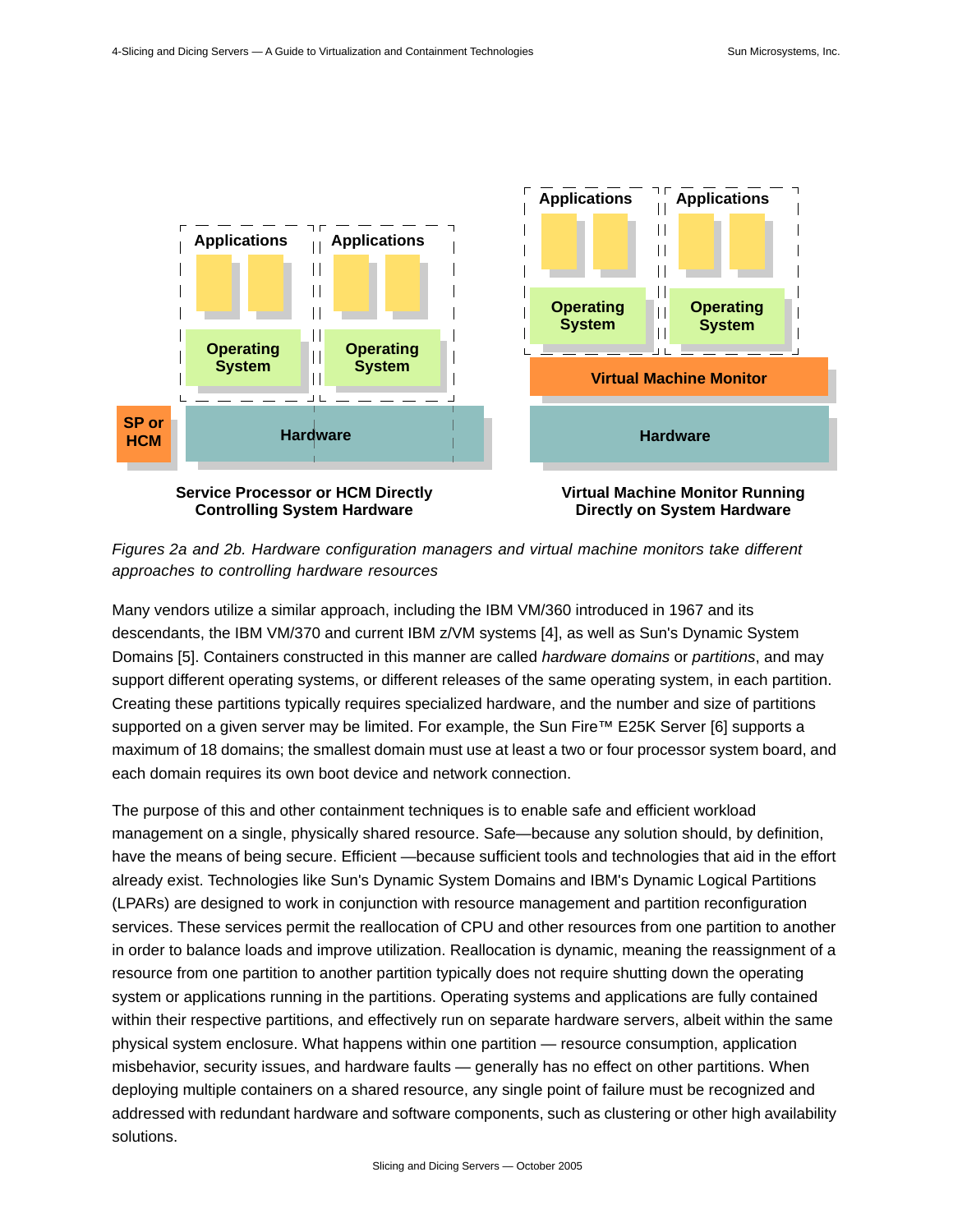The popular blade server architecture can be viewed as a kind of hardware partitioning for large numbers of similar or identical applications, such as Web servers. Each blade is an individual hardware server running a complete operating system and application set. While blade servers can address a variety of scalability and redundancy issues, individual blades are constrained by their size, typically one or two processors with limited memory. These constraints can reduce the flexibility needed to allocate sufficient CPU and memory resources for demanding applications.

#### **Software-Based Containment**

Hardware containment methods originated the 1960s and 1970s on early mainframe systems and continue today on modern, enterprise-class servers. But they almost always require specialized systems that are capable of hardware partitioning, like the Sun Fire E25K server. In recent years, however, several commercial and open source software-based containment solutions have emerged. These solutions generally do not require specialized hardware, and can run on a wide range of systems, from laptops and desktop workstations, to mid-range and enterprise-class servers. Some of these software-based containment solutions, such as VMware ESX Server [7], operate as shown in Figure 2b but do not require special hardware to run the VMM. For example, VMware ESX Server runs on the Sun Fire V40z server with AMD Opteron processors running the Solaris OS, Linux, or Microsoft Windows as guest operating environments [8].

Figure 3 describes the general architecture of software-based containment solutions that use a *hosted* VMM. In these solutions, a primary operating system runs directly on the system hardware, and a VMM runs as an application under the host operating system. VMware Workstation [9] and Microsoft Windows Virtual Server 2005 [10] are modern examples of this type of hosted VMM environment. The hosted VMM permits multiple guest operating systems, such as Linux, Microsoft Windows, or the Solaris OS, along with their applications, to run simultaneously in a contained manner on the host system. Administrative tools are provided to allocate and change resources among the guest operating systems. Additionally, applications can be run directly on the primary operating system, ignoring the VMM entirely.

Not all server containment technologies require a VMM. In fact, VMMs can consume significant CPU resources as they rewrite or redirect guest operating system code, especially when they need to intercept and redirect privileged guest operating system instructions.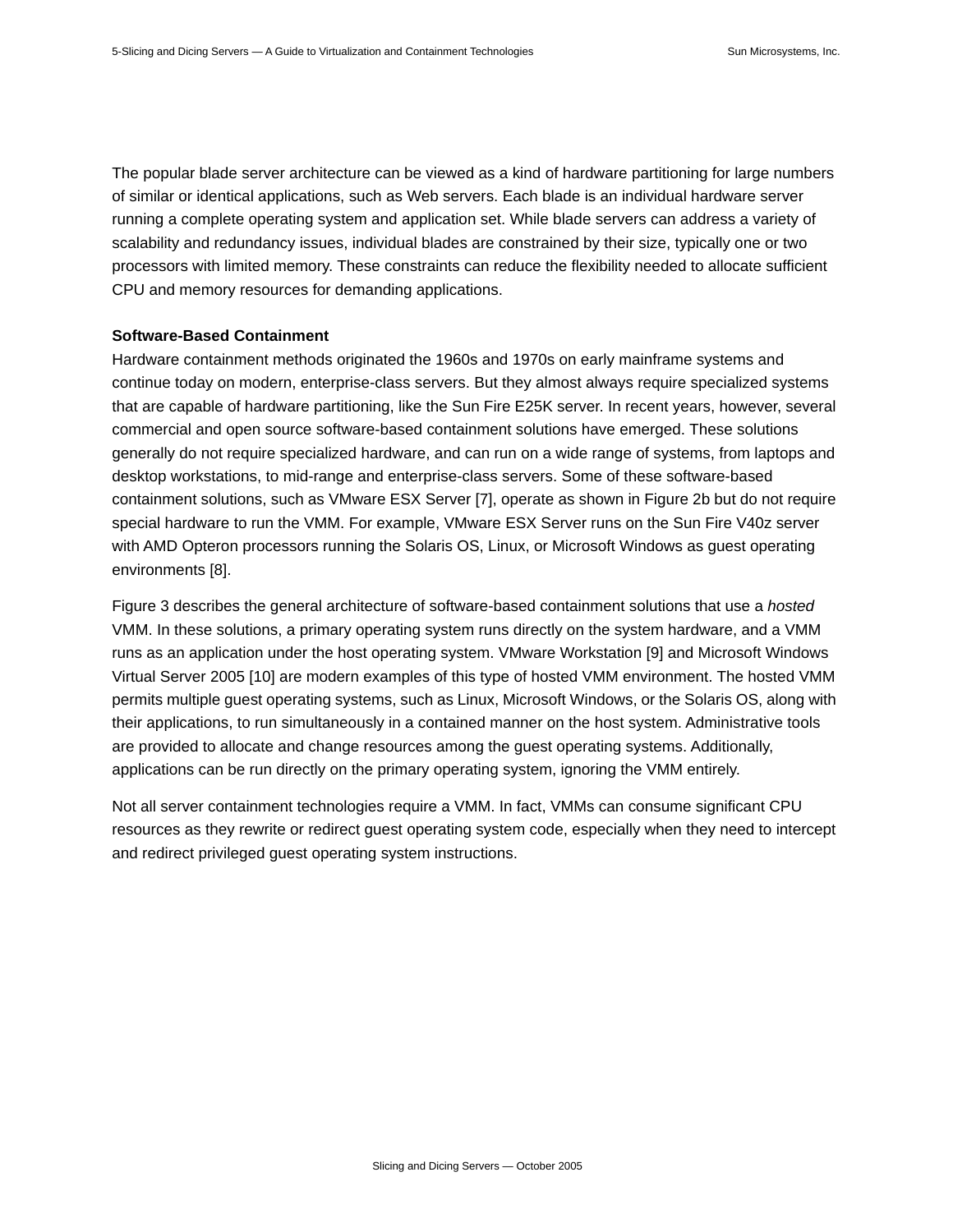

*Figure 3. Software partitioning using a hosted VMM*

#### **Solaris 10 Containers**

Remember that an operating system's primary task is the efficient management of processes. The operating system allocates shares of system resources, such as CPUs, memory, and I/O, and sets minimum guaranteed boundaries for the execution of the processes that use them. If a collection of processes and resources can be defined and bounded to match the requirements of a contained server environment, server virtualization can be accomplished efficiently without the use of a separate VMM. This type of containment has been described as operating system virtualization [11], and is the approach taken with Solaris™ Containers [12]. In the Solaris OS, virtual server environments are implemented using a type of container called a Solaris™ Zone. Other types of containers exist in the Solaris OS, such as projects and limit nodes. Much of the current discussion and literature about Solaris Zones treats a Zone and Container as if they were equivalent. To be clear, a Zone is one type of container, one that encapsulates a server environment, limits the effects of that environment on other system activities (including other active zones), and protects the environment from outside influence. Since a container is defined as a bounded environment for a service, and a service is a group of processes managed as a whole, then a zone is a container for the service or group of processes that implements a virtual server.

Figure 4 illustrates the concept of Solaris 10 Containers. The Solaris Operating System runs directly on the hardware, manages the boot process, and initializes interfaces to the CPUs, memory, host bus adapters, network interface cards (NICs), storage, and device drivers in the system. Only *one* instance of the Solaris OS runs on the hardware, and it is referred to as the *global zone*. The administrator defines one or more non-global zones that contain virtual server environments. A non-global zone appears to all users — end users, applications, developers, and the zone administrator — as a fully realized server with its own host name, IP address, process and name space, root and user names and passwords, and network devices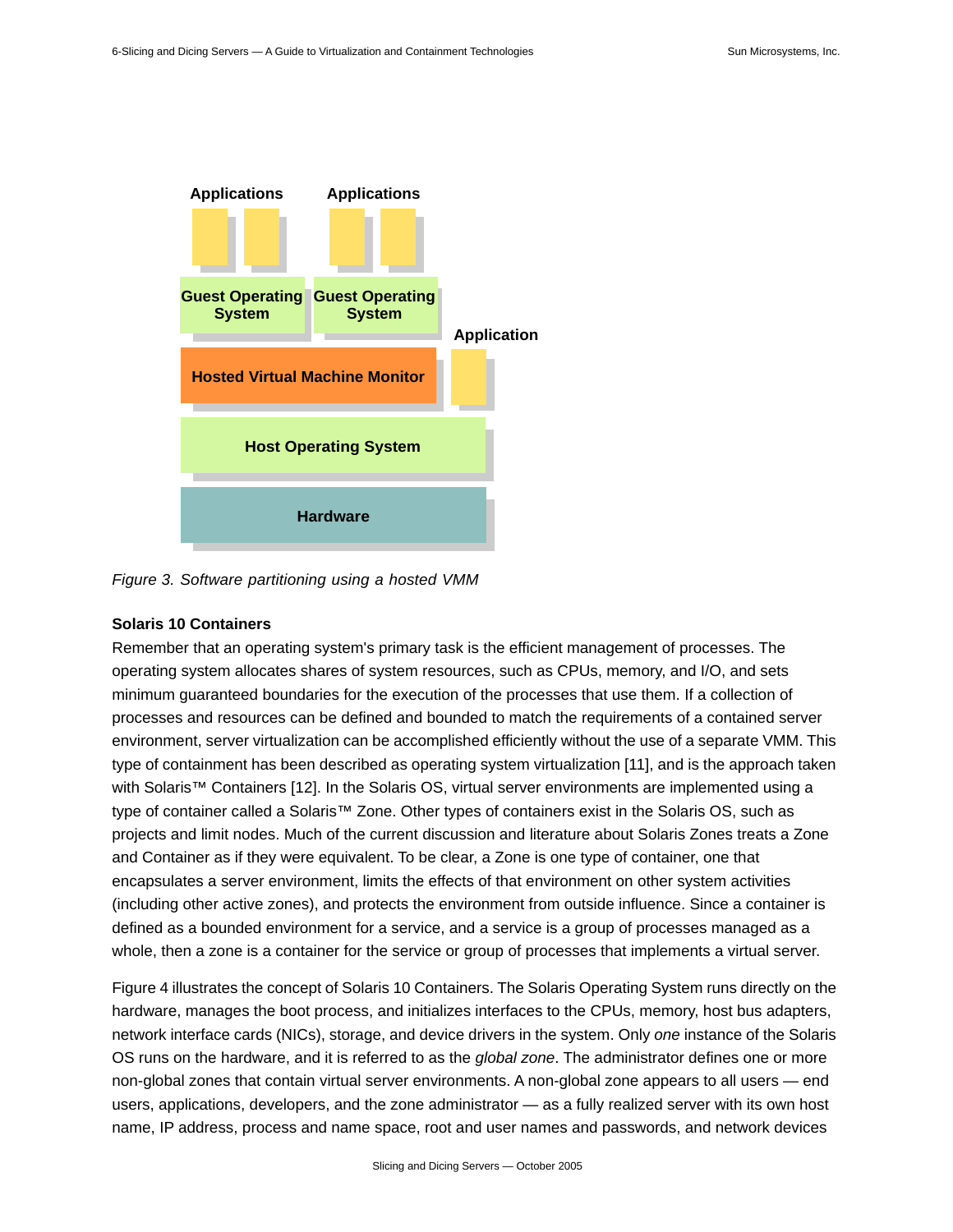and file systems. The OpenSolaris effort illustrates Sun's intention to demystify the notion of vendor lock-in by making such technology available to the development community through an open source project [27].



*Figure 4. Solaris 10 Containers and the Global Zone*

Note that Solaris applications are not required to be contained in zones. Similar to a traditional approach, applications can run directly in the global process and name space of a single operating system instance. However, the benefits of being able to contain the application in a non-global zone cannot be realized.

As multiple non-global zones are defined and implemented on a system running the Solaris OS, workload management of the non-global zones must also be considered in order to achieve the goal of secure and efficient resource allocation among multiple active zones. When defining a non-global zone, it is important to determine how resources should be allocated. Resources may be simply shared with the global zone, or dedicated to a specific zone. For example, a server with multiple network interfaces can be configured so that one non-global zone is assigned exclusive access to one interface, while all other zones share access to the remaining interfaces. The Solaris Resource Manager software, included with the Solaris OS, permits these resource assignments and Quality of Service (QoS) parameters to be defined for CPU, memory and network usage so that application demands in one zone do not affect the performance of other zones [13]. For example, the Solaris Resource Manager may be used to guarantee that database queries are assigned at least 50 percent of available system resources, or to limit compiler tasks to no more than 10 percent of available resources.

The Solaris 10 OS also addresses one of the requirements for a systemically secure IT architecture [14] by providing secure execution containers for applications. Solaris Containers run with reduced privileges within the global zone. Non-global zone processes cannot modify these privileges, load kernel modules, or alter shared read-only file systems provided by the global zone. Processes in non-global zones are fully observable and can be audited from the global zone. As a result, Solaris Containers technology provides an important building block for creating a secure IT infrastructure [15]. This can be accomplished through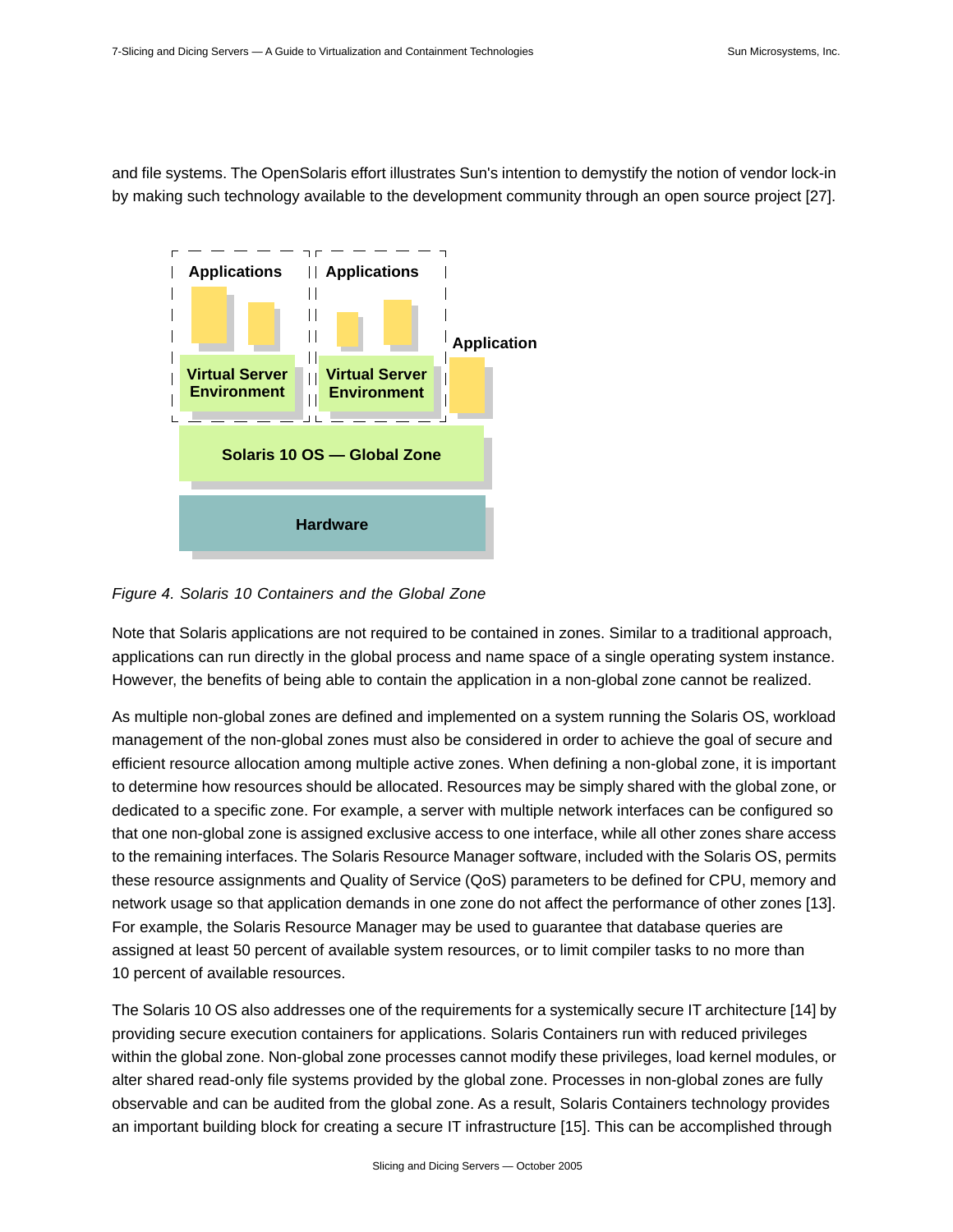the use of standardized operating environment configurations, which can help promote more consistent security and predictability while aiding organization compliance efforts.

#### **Other Containment Technologies**

The community of open source developers has contributed several containment and virtualization solutions, including FreeBSD Jails [16], User Mode Linux [17], and Xen [18]. These approaches vary widely in their security models. Some, like Xen, allow system hardware and raw disk devices to be accessed directly, potentially compromising the integrity of their containment model. Tools for monitoring and allocating container resources for these solutions are often missing or incomplete. Additionally, some solutions, such as Xen, require guest operating system kernels be modified to implement their container model. These solutions operate as previously illustrated in Figure 2b.

It is worth mentioning at this point one other common form of containment and virtualization — the Java™ 2 Enterprise Edition (J2EE) environment. Used extensively in Web-based solutions, J2EE implements the same general concepts using much the same terminology just discussed. Java™ technology provides a hardware-independent virtual machine, called the Java™ Virtual Machine (JVM), which executes Java programs in a contained environment. When implemented in a server environment such as the Sun Java™ Enterprise System Application Server [19] or IBM's WebSphere Application Server [20], Java applications run in a J2EE container [21] which provides security, namespace, and resource containment, as well as application management services.

As organizations continue to focus on greater operational efficiency through server consolidation and footprint and cost reduction, containment and virtualization technologies are attracting attention. In addition, many enterprises are looking to reduce heat output and electricity consumption, as well as the overall equipment population in their datacenters. As grid solutions evolve, virtualization of the operating system and application environments will become more widespread and include ad hoc container creation for arbitrary executables [22]. Finally, as processor architectures continue their trend toward multiple CPU cores per chip and multiple execution threads per CPU [23], it may one day be possible to divide a single chip into multiple containers capable of running different operating systems simultaneously. Indeed, one of Sun's partners, Advanced Micro Devices, has made significant advancements in chip-based virtualization technology [24].

## **Containment and Virtualization Trade-Offs — When You Need It, When You Don't**

Now that you have a general idea of what containment and virtualization are all about, how do you decide which technologies to use? It is important to contain application environments in some way to ensure security and stability. Virtualization technologies can help:

- Manage the task of resource allocation among these environments
- Enable consolidation of server workloads
- Allow for hosting of untrusted or hostile applications,
- Provide flexible development, testing, and production environments.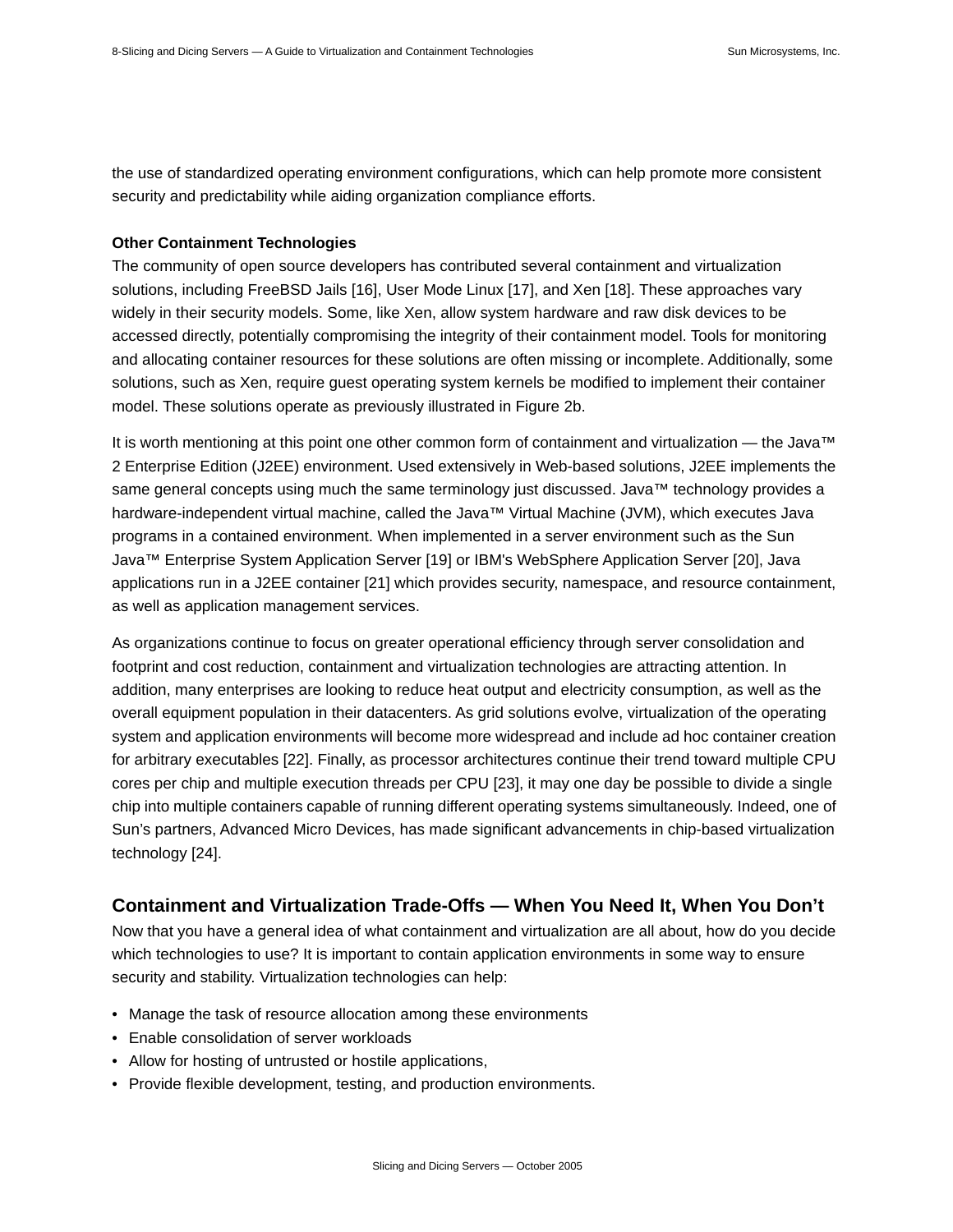Additionally, some virtualization technologies provide a repeatable way to troubleshoot a contained application service from a global view of the operating system, without affecting other application services. For example, the Solaris™ Dynamic Tracing (DTrace) [23] facility available in the Solaris 10 OS provides built-in instrumentation and observability of the kernel and applications, reducing the time it takes to identify and correct performance and stability problems.

The following questions may prove helpful when considering virtualization solutions:

- Are existing servers over-provisioned and under-utilized?
- How long does it take the organization to install, configure, and deploy a new server or application environment?
- Does the number and variety of hardware servers in use make it difficult to manage them all effectively?
- Is there a need to run a variety of operating systems, such as the Solaris OS, Linux, and Microsoft Windows?
- Is there a need to run different versions or patch levels of one operating system family?
- Is there a need run multiple instances of the same operating system?
- Is there a need to quickly create and reconfigure server environments for testing, development, and production?
- Is the expertise and staff available to support multiple, virtualized instances of several operating systems?
- Are in-house and commercial applications supported in a virtualized environment? What are the licensing costs and pitfalls?
- Do the virtualization solutions include tools for monitoring and managing contained applications and operating systems?
- What is the cost of the virtualization solution?
- What is the performance impact or overhead of the solution?
- How will virtualized systems be backed up?
- How can you create redundant or highly available configurations using virtualized systems?
- How can you update and maintain multiple virtual operating systems and applications?

Virtualization technologies are maturing, enabling them to provide contained environments for quickly creating and testing applications and operating systems, guarantee application quality of service (QoS), and increase overall system utilization and return on investment (ROI). At the same time, some virtualization technologies can add complexity to the overall IT infrastructure, increase licensing and administration costs, potentially add system overhead, and make diagnosis of system problems more difficult. For example, consider an environment in which Oracle software is run under VMware on the Linux operating system on a Sun V40z server. If a problem is experienced, how do you identify its cause? Which vendor is ultimately responsible for helping you find and fix the issue?

Solaris 10 Containers address many, but not all, of these questions and issues. The Solaris OS includes Containers at no additional cost, as well as resource allocation and management tools.With the Solaris OS, there is only one operating system image to update and maintain. All application processes in nonglobal zones can be observed, controlled, and audited, and secure workload management capabilities are built in to the operating system. Moreover, exploiting Solaris Containers on Sun hardware that supports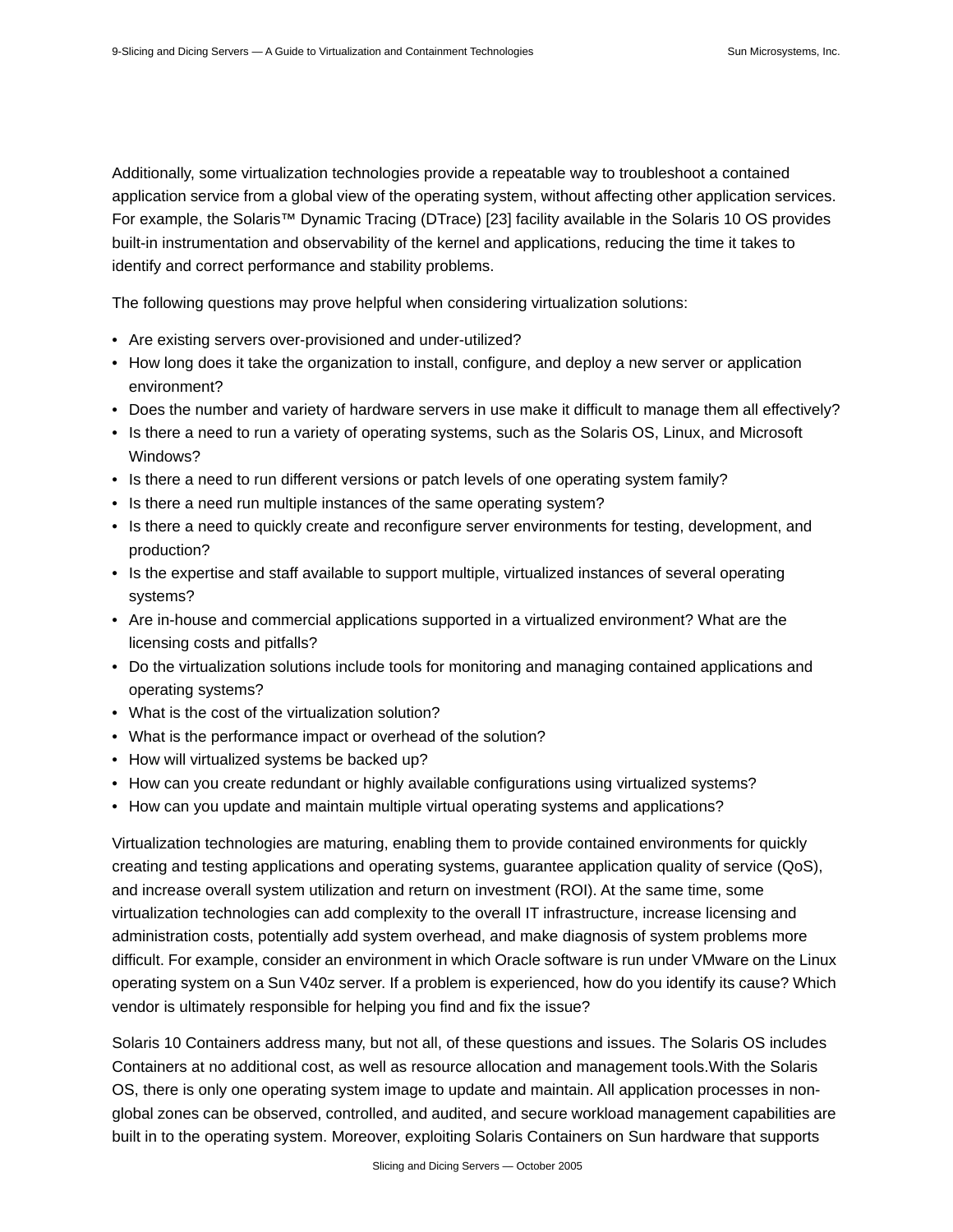Dynamic System Domains can provide even greater flexibility in deploying fully contained and manageable application environments while getting maximum utilization from hardware investments. Additional tools, such as the Solaris Container Manager 1.1 software [25] are now available to help system managers deploy Solaris Containers.

The references listed at the end of this document provide additional detail on the wide range of current and evolving containment and Sun virtualization technologies. Readers interested in these technologies should pay particular attention to the Sun BluePrints articles by Lageman [11], and Collier-Brown [12].

## **Selecting Container Technologies**

The biggest factor impacting the selection of one containment model over another is the operating environment for which the application to be contained has been written. Facts that affect infrastructure decisions are often taken into account late in the process — after the application design and development phases have been initiated. Operational business drivers that are applicable in the search for the right containment model, such as footprint and cost reduction, may appear to have been overlooked. By overlooking these types of business requirements, decision makers end up being limited in terms of choice, with the resulting performance impact that choice inherently implies. The above holds true for cases where an application is written for one platform environment, and the cost of porting or migrating it to another cannot be justified or is otherwise not an option.

Once the operating system — the core software foundation for most application services, excluding specialty appliances — has been agreed upon, options for containment models are limited and tend to be vendor-specific. At times, the selection of an application development platform is driven by existing hardware investments. In this case, the decision-making flowchart can be shortened due to the elimination of non-applicable containment models.

These are not the only important factors. Security and effective resource management are also essential. The benefits of consolidation are best seen in high end servers, where compute resources can be dynamically re-allocated on an as-needed basis between various versions of operating systems. Furthermore, resource usage can be reported and fed into a chargeback system. This in turn enables business groups to validate budgets and plan hardware acquisitions.

On the other hand, large scale search engine architectures[26] place a heavy emphasis on home-grown software layers in an effort to provide redundancy and price/performance of low-cost commodity hardware. The notion of containment, therefore, may not apply in the traditional sense. Instead, containment is achieved through an architecture that relies on a collective design of many load-balanced low-cost servers clustered together. As a result, a problem with a particular node is self-contained. This type of problem can be easily remediated by a new set of hardware that runs the same software layers as thousands of other nodes.

So what can you do? Ask the following question: What are my application's behavioral trends and needs? This is an important question because the answer does not imply favoritism of one type of containment or another. It is, however, an answer that is usually quite difficult to obtain, and may require months of performance data analysis, or weeks of interviews with application developers and systems administrators.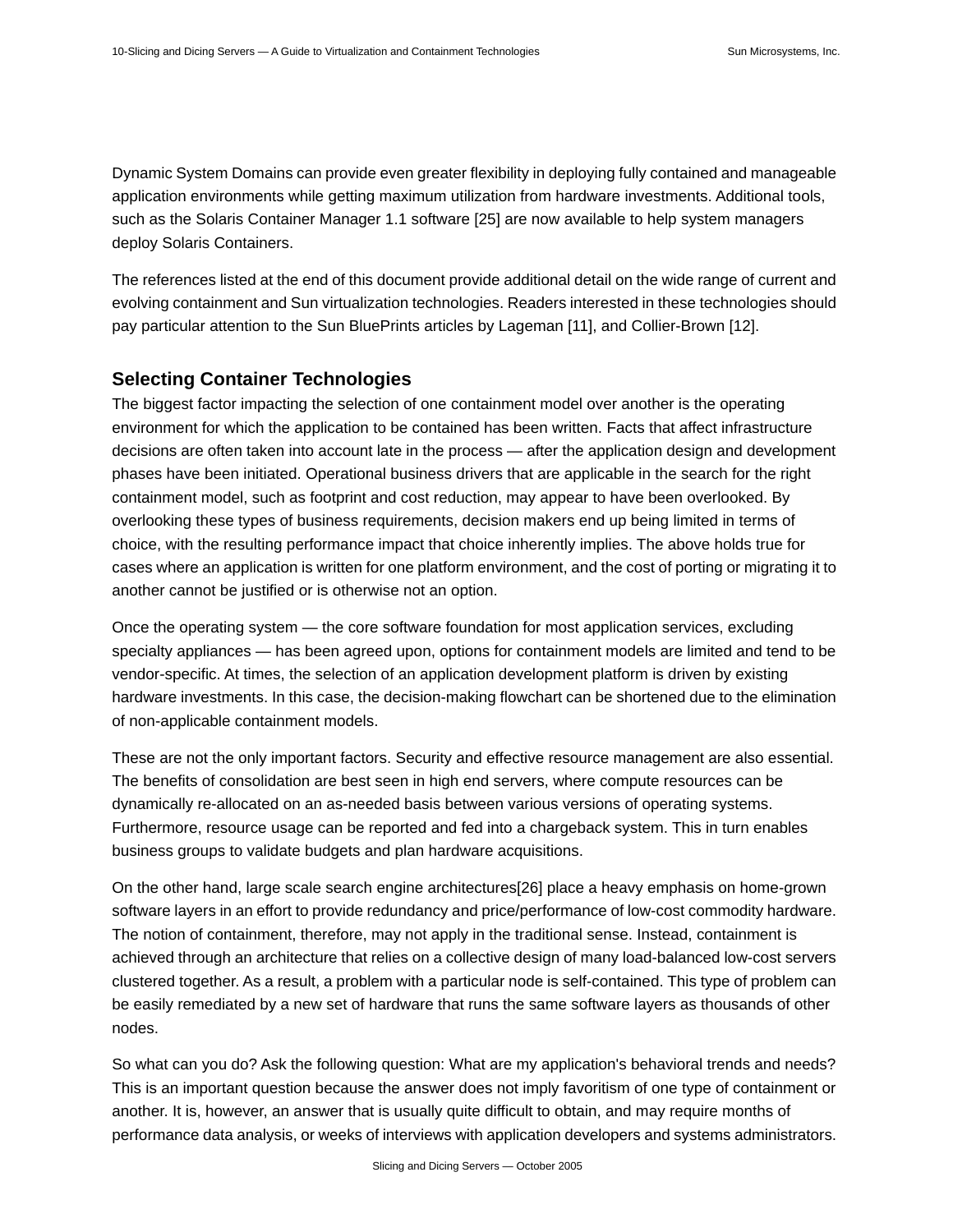If appropriate, projected business growth should also be taken into account. Getting the correct answer may be challenging, but will prove helpful when navigating the maze of containment choices. While it is important to consider pure CPU resource requirements, network and storage demands must also be considered. Several network ports may need to be present on the underlying hardware architecture in order to have a redundant configuration. Multiple alternate paths to data storage may be required. These two facts alone may steer the requirement toward a larger server that is capable of hosting multiple operating systems concurrently. Consider the following requirements:

*• Support multiple operating systems and applications*

If there is a need to contain various operating systems types and applications by allowing more efficient use of underlying x86 hardware, one option may be to rely on VMware as the VMM, letting other operating systems be configured as guest images. This enables versions of the Solaris OS, and Linux and Microsoft Windows operating environments to co-exist on the same hardware platform. Note that the management of such a system, and the ability to troubleshoot performance problems when all three operating environments are active, may prove challenging.

*• Reduce costs*

Cost reduction will always be a transcending requirement in any technical solution. Therefore, if the requirement circles back to a single hardware platform that can be physically partitioned using HCMs, then IBM's Logical Partitions or Sun's Dynamic System Domains can be utilized for UNIX applications requiring high availability.

Table 1 outlines several virtualization guidelines that can aid the decision making process.

| If You Have                                                               | Then                                                                                                                                                         |
|---------------------------------------------------------------------------|--------------------------------------------------------------------------------------------------------------------------------------------------------------|
| Multiple Solaris OS or Open Source Applications                           | Consolidate using Solaris Containers                                                                                                                         |
|                                                                           | Consider migrating Linux applications to Solaris OS                                                                                                          |
| Mixture of Linux and Solaris OS Applications                              | Consolidate Solaris OS applications using Solaris Containers<br>on one server, and Linux applications using VMware ESX<br>virtual machines on another server |
| on Different Versions of Operating Systems                                | Microsoft Windows and/or Linux Applications Running Consolidate onto a single server using VMware ESX virtual<br>machines                                    |
| Applications on Different Operating Systems and<br>Architectures from IBM | Consider migrating to Solaris Containers or consolidate using<br><b>IBM LPARs</b>                                                                            |

### **The Pros and Cons of Virtualization Technologies**

Looking at the pros and cons of each approach is also important when selecting a virtualization technology and approach.

*• Platform availability*

Different platforms provide different levels of availability. VMware only supports 32-bit applications on the x86 and x64 processor set. Solaris Containers operate on x86, x64 and UltraSPARC<sup>®</sup> processors. IBM's LPARs can only operate on IBM Power-based servers and mainframes.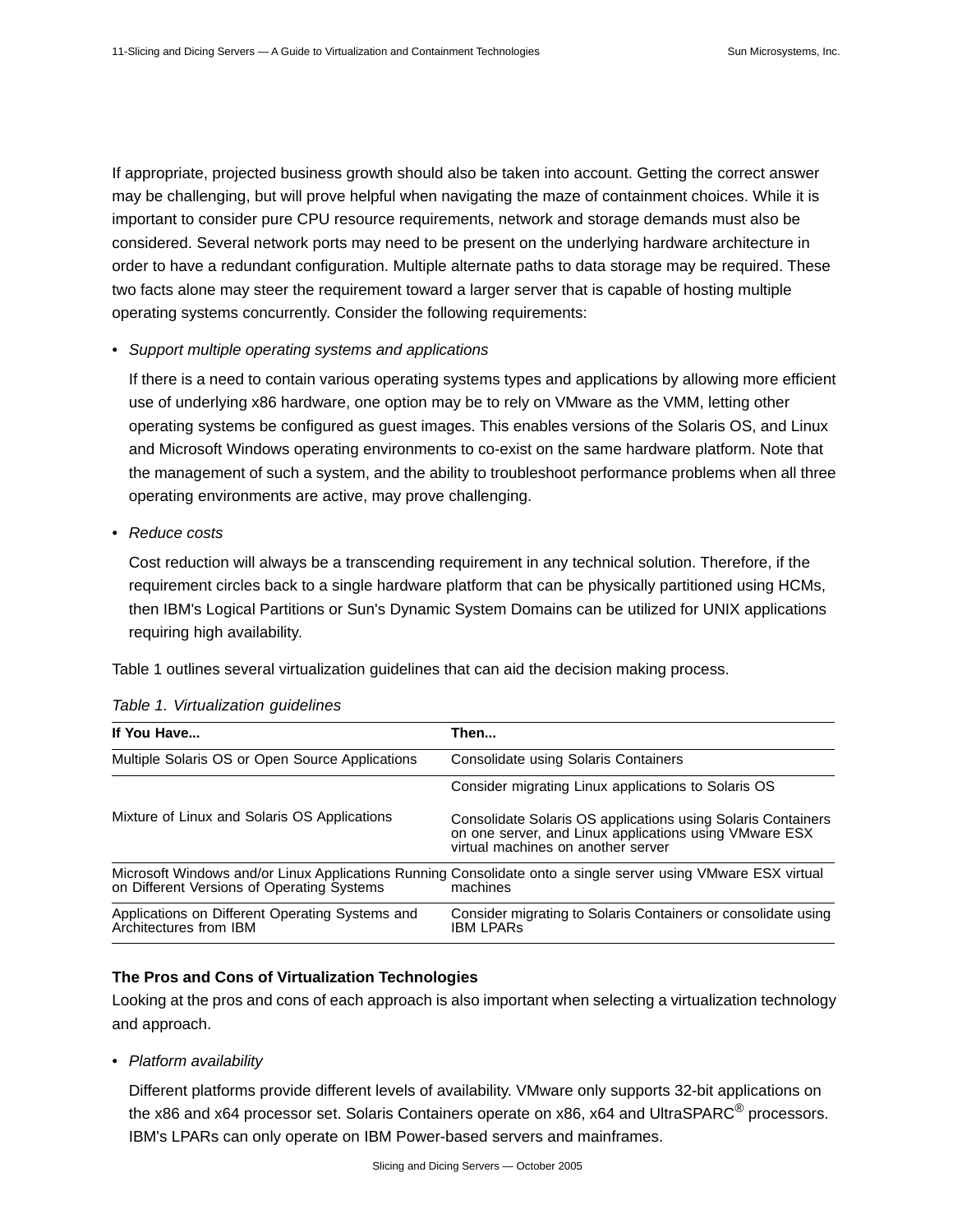#### *• Performance*

If overhead is a concern, VMware or LPARs may not be an option. The layers of software and different operating system kernels present in these software architectures may add additional overhead and slow overall system performance.

#### *• Manageability*

If data center manageability is a crucial factor, then Solaris Containers are a solid choice. The operating system standardization they ensure for a large percentage of applications helps ease the management burden, and footprint reduction is possible with high end servers. In contrast, VMware and LPARs primarily address footprint reduction while fostering a diversity in the data center that can significantly increase the management effort.

### *• Isolating software problems*

If being able to isolate software problems is important — and it commonly is — then observability is essential. If an application in a VMware guest operating system is not behaving as expected, it may be difficult to gain an understanding of what is happening in the operating system with respect to the entire platform and the foundation environment. With Solaris Containers, the global zone allows complete visibility into all containerized application services and the underlying hardware.

*• Containing Microsoft Windows legacy applications*

Containing legacy Microsoft Windows applications while staying on the Microsoft Windows platform, Microsoft's Virtual Server 2005 [10] enables the creation of virtual machines on top of the Windows 2003 Server operating system. This approach may make sense if the management and performance tools available on Windows 2003 Server are in line with delivering ease-of-management and hardware sharing between various instances of Microsoft Windows environments being contained. Some examples of this approach may include applications that can not be ported from legacy Windows NT 4.0 environments. As with VMware and Solaris Containers, Microsoft's virtual Server enables the creation of virtual network and virtual disk devices, providing containerized I/O access to applications. Microsoft also offers a Virtual Server Migration Toolkit (VSMT) that can be used to aid the migration of applications from legacy Microsoft Windows environments. While Microsoft provides the technical capability to run different Windows operating systems and applications on the same physical computer, IT managers should consider the trade-offs of cost, management and performance of running legacy Microsoft Windows operating system versions concurrently on the same server.

## **The Cost of Container Technologies**

One of the elements affecting the selection of a technical solution is the cost associated with acquiring and maintaining operation of the technology. Some operating systems provide technology at no additional cost, while other vendors make such technology their primary business. Notwithstanding hardware and support costs, application licensing costs can often be a significant factor and also need to be considered. Some database vendors offer pricing options that consider the quantity of processors on which the application would execute as a means of deriving the cost of the license. This approach favors optimized, container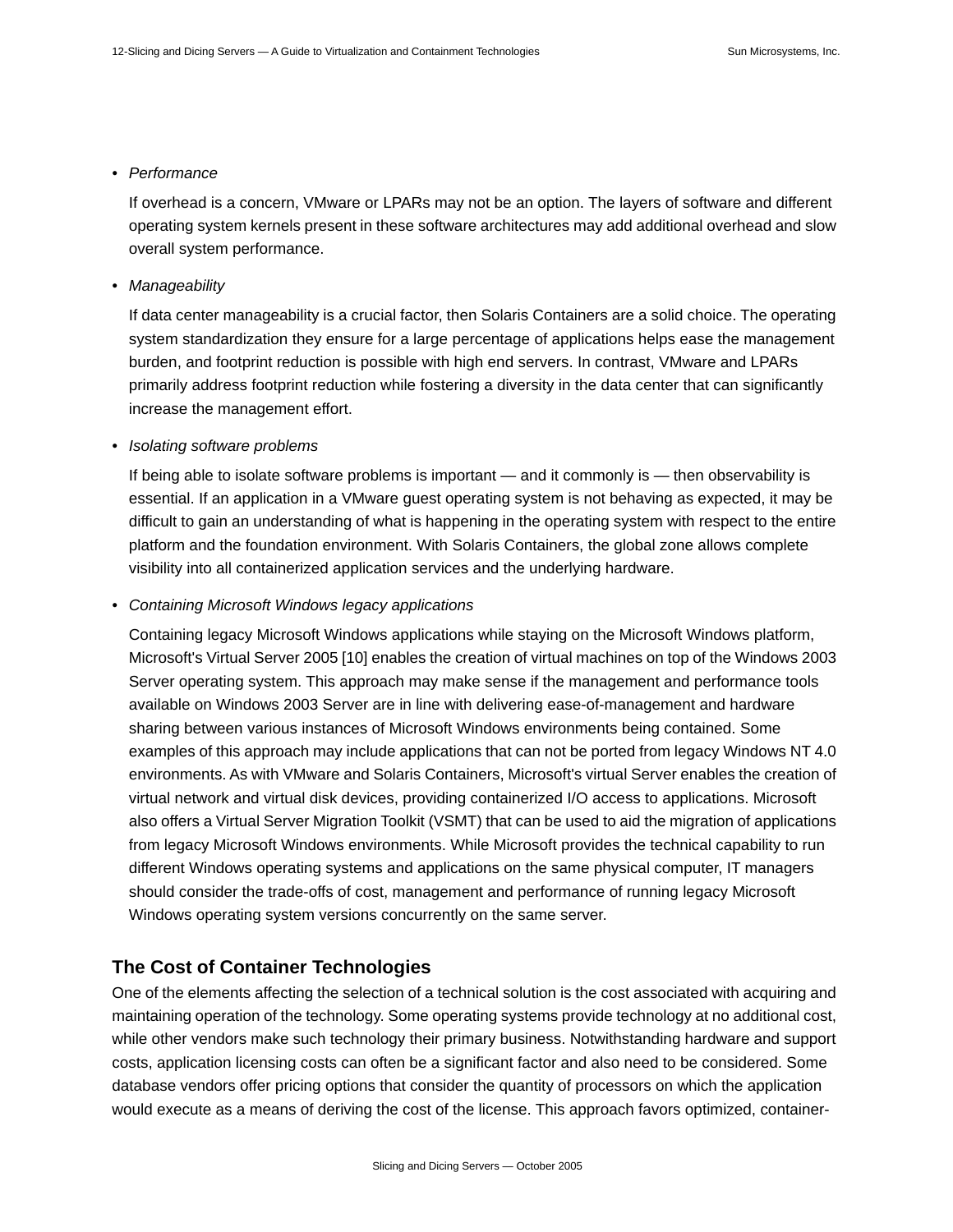based environments — an Oracle database can be setup to execute on only a subset of all processors available in the entire server.

In the case of an Oracle database, both soft and hard partitioning schemes are available. *Soft partitioning* segments the operating system using resource managers, and gives database administrators the ability to set the number of processors to the exact number being licensed. The virtualization of application execution environments is not required. In contrast, *hard partitioning* takes software partitioning one level further by considering the underlying operating system's virtualization capabilities, including the ability to assign unique user accounts, IP addresses, file systems and network interfaces to various container environments present on the server. With the Solaris 10 OS, a container can utilize all the resources available to the global zone. This default behavior does not take into account CPU pools, enabling all available CPUs to be used more effectively by processes running in the operating system (Figure 5).



### *Figure 5. Databases in Solaris Containers*

Furthermore, a container can be bound to a resource pool comprised of a subset of CPUs. Figure 6 illustrates such a scenario. A resource pool is defined to have a minimum of one, and a maximum of three CPUs, and an Oracle8i container executing within its boundaries. The remaining 5 CPUs are used for executing the Oracle9i software, as well as applications A, B and C, or just application C alone. As a result, the Oracle8i software need only be licensed for three CPUs, and the Oracle9i software for five CPUs even though there are eight CPUs in the system. Solaris Containers allow applications to be assigned a dedicated set of CPU resources, and ensure those applications never receive access to more resources than they are entitled. Security is built-in by leveraging the Solaris OS privilege and process rights management model, which is a key differentiator compared to other container security models [15].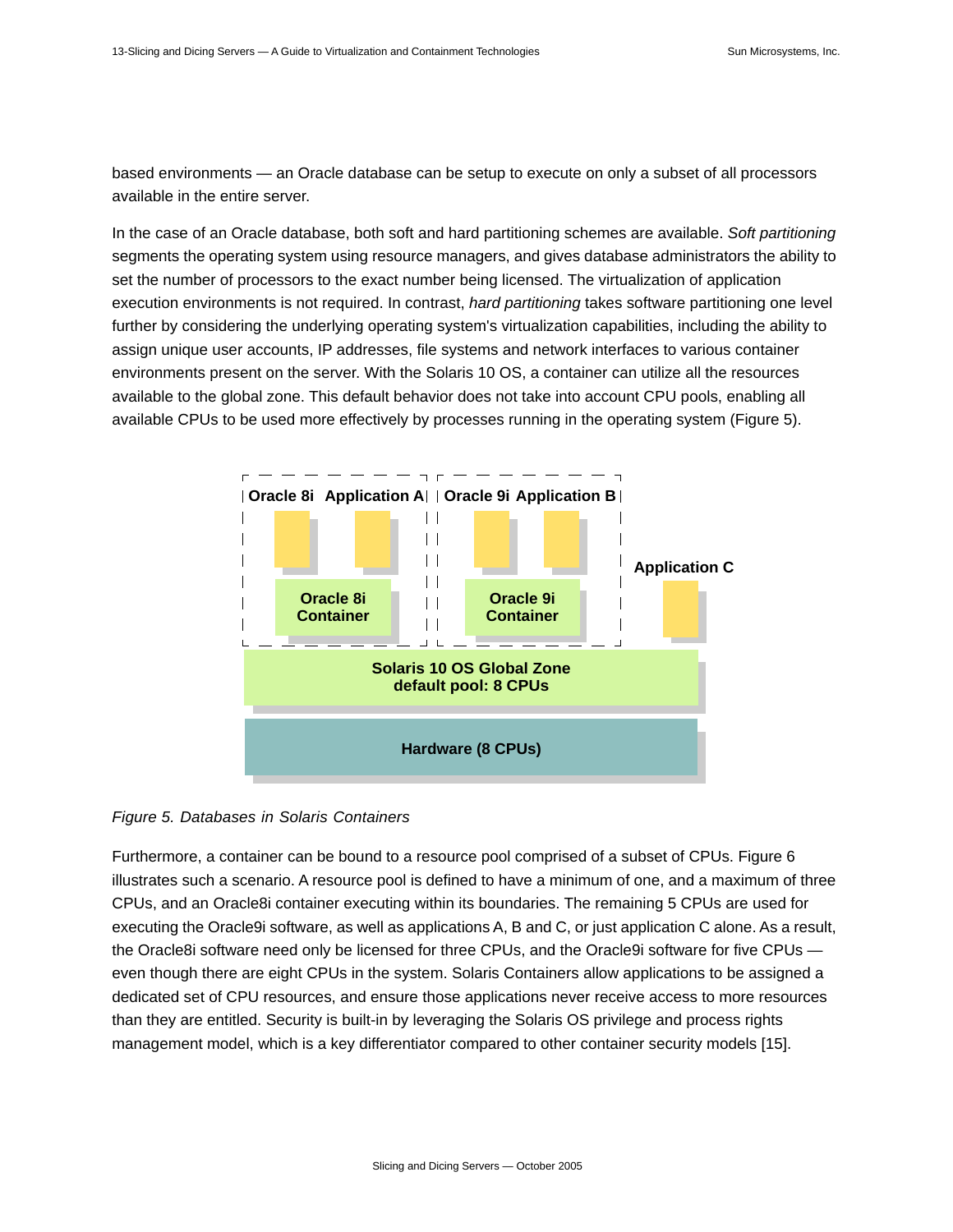

*Figure 6. Resource Pools and Solaris Containers*

## **Summary**

Containment and virtualization technologies are beginning to play a critical role in IT infrastructure design decisions. It is important for IT managers, CTOs, and CIOs to understand these evolving concepts and solutions, and to know what questions to ask about their potential benefits and pitfalls. Both hardware-and software-based solutions should be part of an overall strategy for reducing server sprawl and increasing resource utilization in a systemically secure manner. This Sun BluePrints article should serve as an introduction to this complex topic. Other Sun BluePrints articles, listed in the references that follow, provide more technical detail on Sun's approach to containment.

## **About the Authors**

Harry Foxwell is a Senior Technical Specialist for the Government division of Sun Microsystems in the Washington, D.C. area, where he is responsible for solutions consulting and customer education on the Solaris OS, Linux operating system, and grid technologies. Prior to joining Sun in 1995, Harry worked as a UNIX and Internet specialist for Digital Equipment Corporation, and has worked with UNIX systems since 1979. He also maintains one of Sun's internal web sites devoted to Linux technical information, and has been influential in developing and promoting Sun's Linux operating system and x86 hardware strategy. Harry received his doctorate in Information Technology from George Mason University in May, 2003, and has since taught graduate level courses at George Mason University in operating systems and electronic commerce. He may be contacted about this Sun BluePrints article at *harry.foxwell@sun.com*.

Isaac Rozenfeld is an IT Architect in Sun's Advanced Datacenter Practice group, focusing on the adoption of the Solaris 10 OS. Based in the New York area, Isaac participates in advisory, architecture and delivery of technical solutions at several financial services organizations. Since joining Sun in 1998, Isaac has focused on platform and resource management in the Solaris OS. Isaac received a Bachelor of Science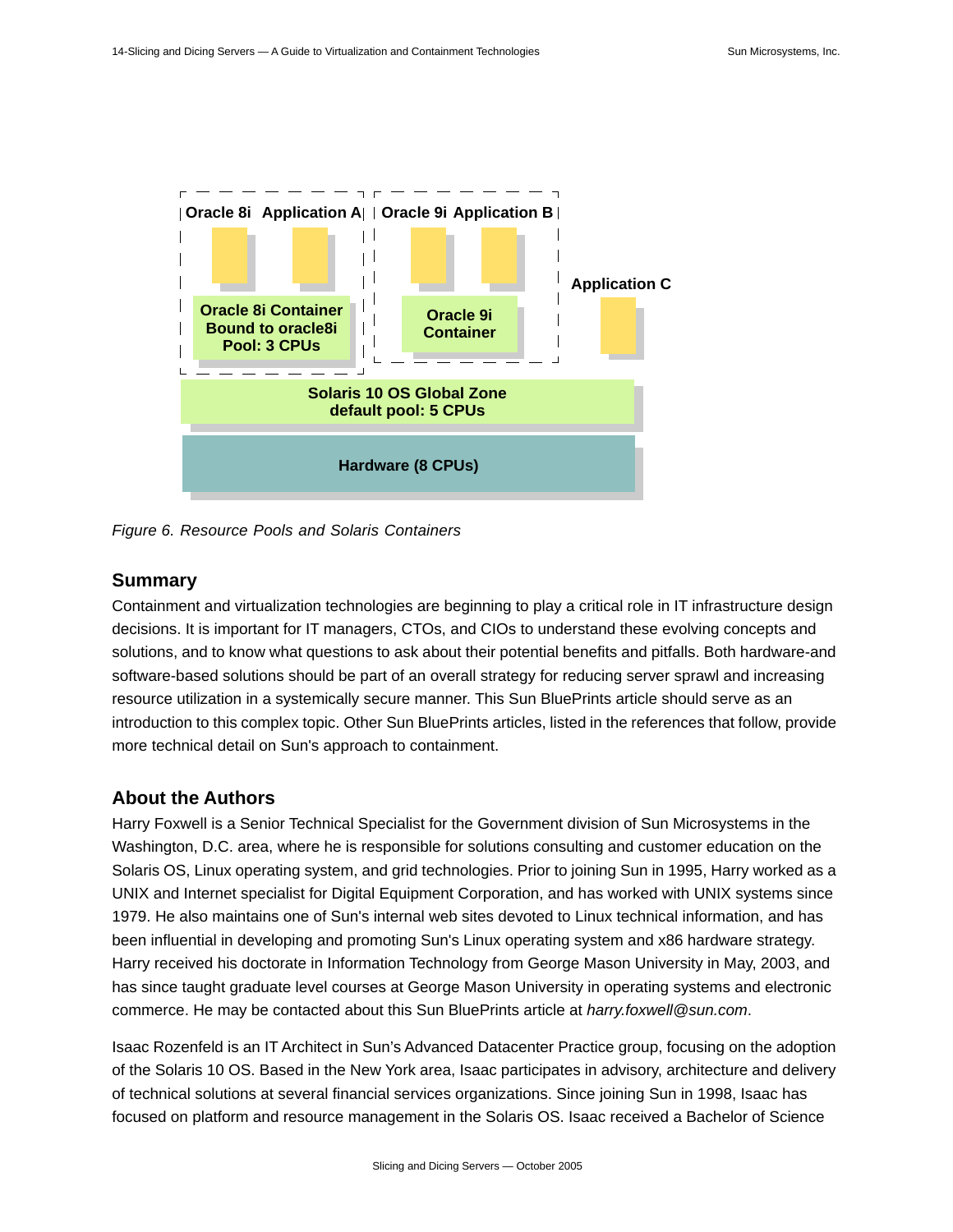degree in computer science from Queens College, City University of New York. Isaac can be reached at *isaac@sun.com*. He also maintains a blog at http://blogs.sun.com/unixman.

## **Acknowledgments**

The authors thank the following for their advice and contributions to this article:

- Joost Pronk Van Hoogeveen, Solaris Product Architect
- Menno Lageman, Technical Specialist

Additional valuable comments and suggestions were provided by Glenn Brunette, Mark de Groot, Holger Leister, John Meyer, Jeff Victor, and Ray Voight.

## **References**

#### **Containment**

[1] IEEE Computer, May 2005. Resource Virtualization Renaissance special issue: http://www.computer.org/computer/homepage/0505/GEI/

[2] ACM/Usenix Conference on Virtual Execution Environments, June 2005: http://www.veeconference.org

[3] Strong, Paul, Enterprise Grid Computing. ACM Queue, July/August 2005: http://www.acmqueue.com

[4] VM History and Heritage: http://www.vm.ibm.com/history

[7] VMware ESX Server 2.5: http://www.vmware.com/products/server/esx\_features.html

[8] Consolidation through Virtualization with Sun's x64 Servers: http://www.sun.com/amd/briefs/consolidation-sol-bf.pdf

[9] VMware Workstation 5: http://www.vmware.com/products/desktop/ws\_features.html

[10] Microsoft Virtual Server 2005: http://www.microsoft.com/windowsserversystem/virtualserver

[11] Operating System Virtualization, Ideas International, Inc., (July 13, 2005). www.ideasinternational.com/TTM\_Sept\_05.pdf

[12] Solaris Containers – What They Are and How to Use Them: http://www.sun.com/blueprints/0505/819-2679.pdf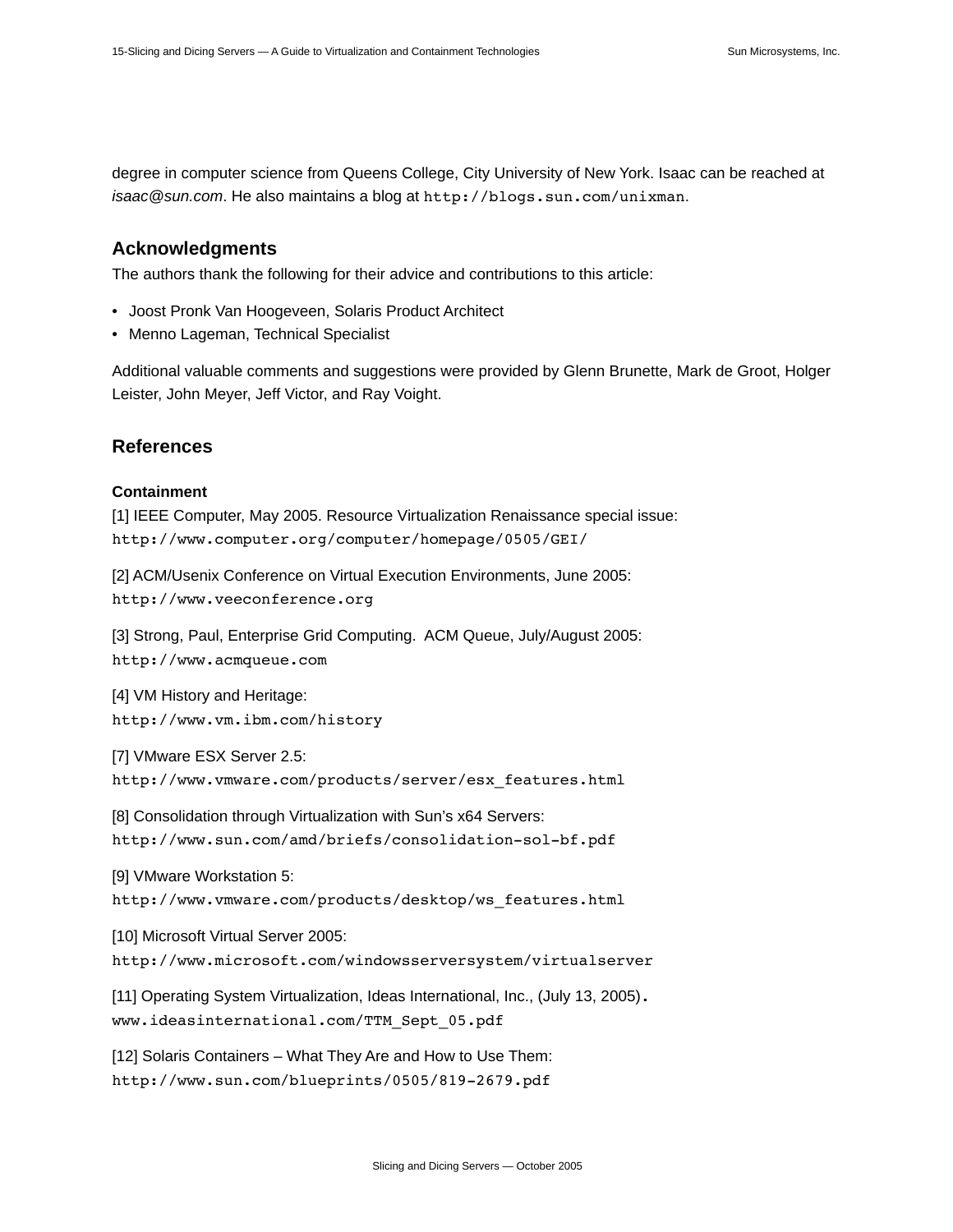[17] User Mode Linux: http://user-mode-linux.sourceforge.net/

[18] The Xen Virtual Machine Monitor: http://www.cl.cam.ac.uk/Research/SRG/netos/xen/

[19] Sun Java System Application Server: http://www.sun.com/software/products/appsrvr/index.xml

[20] WebSphere Application Server: http://www.ibm.com/software/webservers/appserv/was/

[21] J2EE Containers: http://docs.sun.com/source/819-0215/containers.html

[22] Computing As We Know It: http://blogs.sun.com/roller/page/Gregp/20050224

[23] Throughput Computing: http://www.sun.com/processors/throughput/

[27] OpenSolaris Community: Zones http://opensolaris.org/os/community/zones/

#### **Workload Management**

[5] Dynamic Reconfiguration & Dynamic System Domains: http://www.sun.com/servers/highend/dr\_sunfire

[6] SunFire E6900 Server: http://www.sun.com/servers/midrange/sunfire\_e6900

[13] Creating Self-Balancing Solutions with Solaris Containers: http://www.sun.com/blueprints/0605/819-2888.pdf

[24] DTrace: http://www.sun.com/bigadmin/content/dtrace/

[25] Sun Management Center — Solaris Container Manager: http://www.sun.com/software/products/container\_mgr/

[26] Luiz Andre Barroso, Jeffery Dean, Urs Holzle, *Web Search for a Planet: The Google Cluster Architecture*, IEEE Computer Society, IEEE Micro, March-April, 2003.

#### **Security**

[14] Toward Systemically Secure IT Architectures www.sun.com/software/security/docs/systemic-security-wp-1.pdf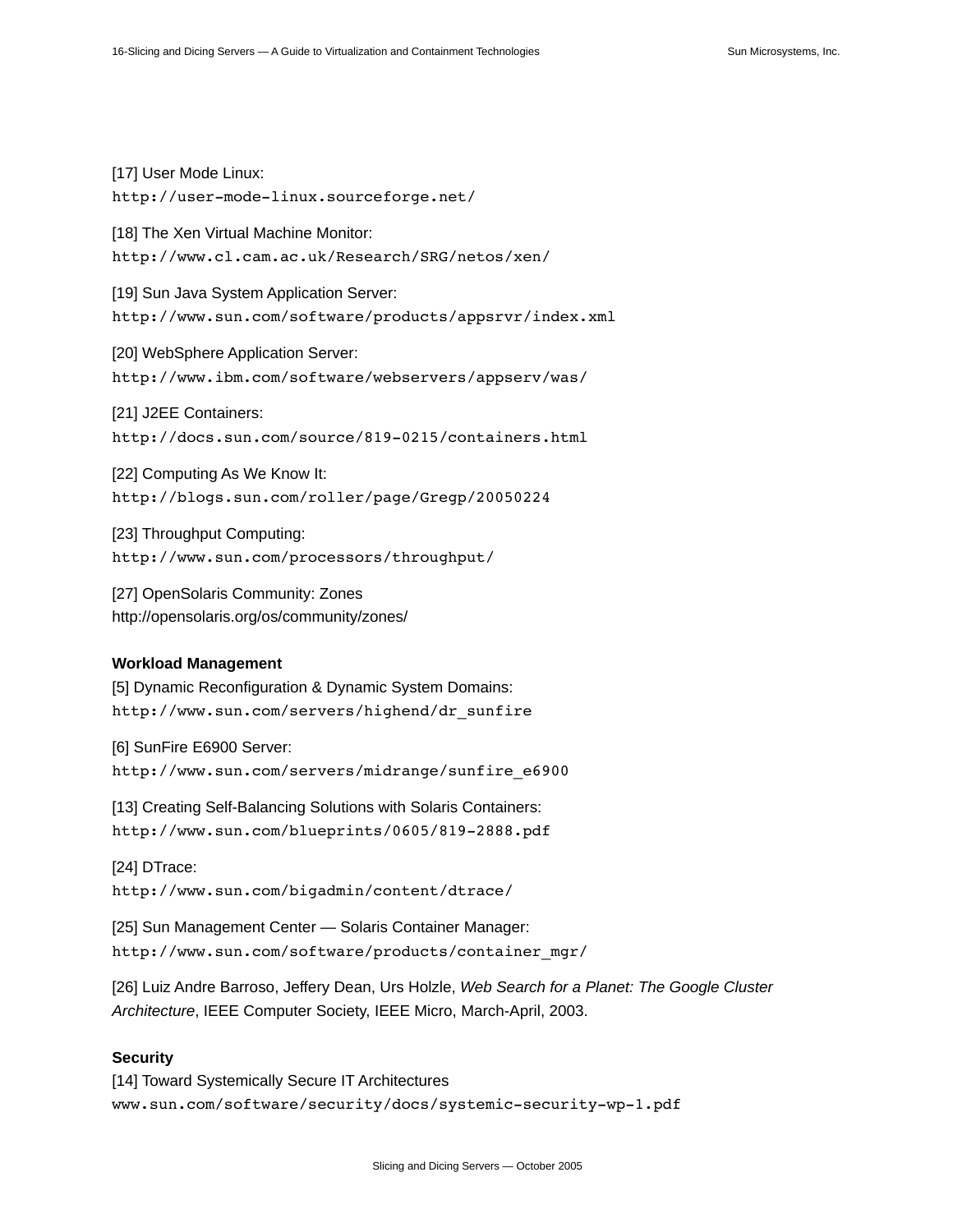[15] BigAdmin Feature Article: Practical Security Using Solaris www.sun.com/bigadmin/features/articles/container\_security.html

[17] Jails: Confining the Omnipotent Root: http://docs.freebsd.org/44doc/papers/jail/jail.html

[23] Secure Virtual Machine Architecture Reference Manual: http://enterprise.amd.com/downloadables/Pacifica\_Spec.pdf

## **Related References**

Sun and Oracle Consolidation http://www.sun.com/third-party/global/oracle/consolidation/solaris10.html

Sun Mainframe Reshosting http://www.sun.com/datacenter/mainframe/index.html

## **Ordering Sun Documents**

The SunDocs<sup>SM</sup> program provides more than 250 manuals from Sun Microsystems, Inc. If you live in the United States, Canada, Europe, or Japan, you can purchase documentation sets or individual manuals through this program.

## **Accessing Sun Documentation Online**

The docs.sun.com web site enables you to access Sun technical documentation online. You can browse the docs.sun.com archive or search for a specific book title or subject. The URL is [http://docs.sun.com/](http://docs.sun.com)

To reference Sun BluePrints OnLine articles, visit the Sun BluePrints OnLine Web site at: <http://www.sun.com/blueprints/online.html>